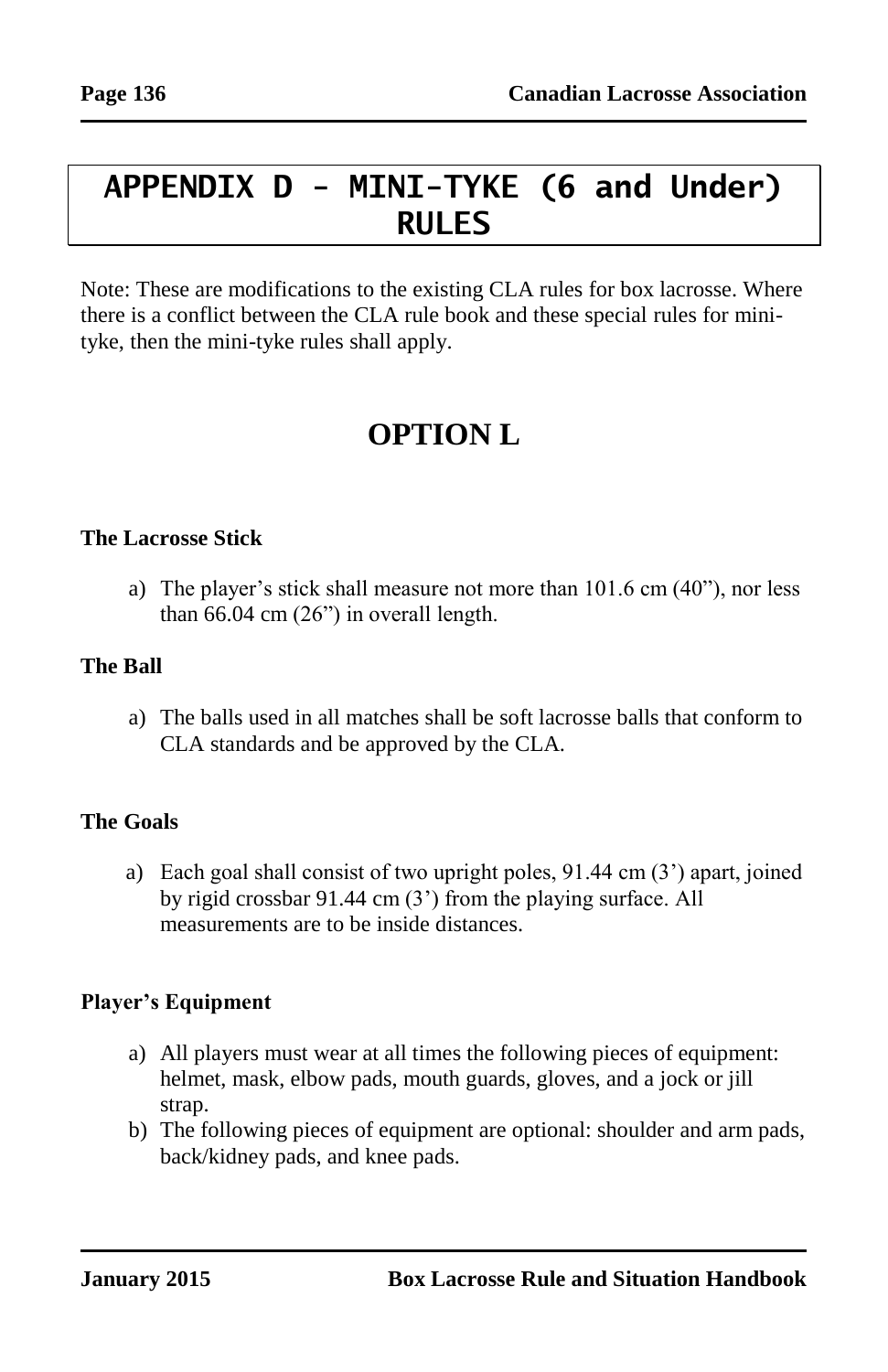#### **The Teams**

a) One Coach from each team may be on the floor to instruct players.

### **The Game**

a) The duration of a game shall be three fifteen-minute straight time periods, with intermissions of three minutes between periods. Each period shall start with a face-off.

## **Appointment of Officials**

- a) The appropriate governing body or their delegate may appoint one or two Referees for the game.
- b) If there are no Referees appointed for the game, then the coaches on the floor also referee the game.

#### **Score Sheet**

- a) A score sheet must be completed prior to each game.
- b) No score is kept or displayed on the scoreboard.

#### **Contact**

- a) Defensive players may occupy a space to prevent an offensive player from entering. The defensive player may place their stick on an opponent, but they are not to push or check with the stick.
- b) Any offensive player (including ball-carrier) who deliberately charged directly at a defensive player may be assessed a charging penalty.
- c) There is to be no body-checking.
- d) A defensive player may check an offensive player by placing their stick head on an opposing player's stick head.

# **Fall Back Rule**

- a) Local lacrosse associations may incorporate the fall back rule.
- b) The fall back rule applies when possession is gained by the goalkeeper. All defensive players must enter the neutral zone. Once all the defensive players are in the neutral zone, they are free to go wherever they want. The goalkeeper must pass the ball to one of the offensive players who must be outside of the dotted line.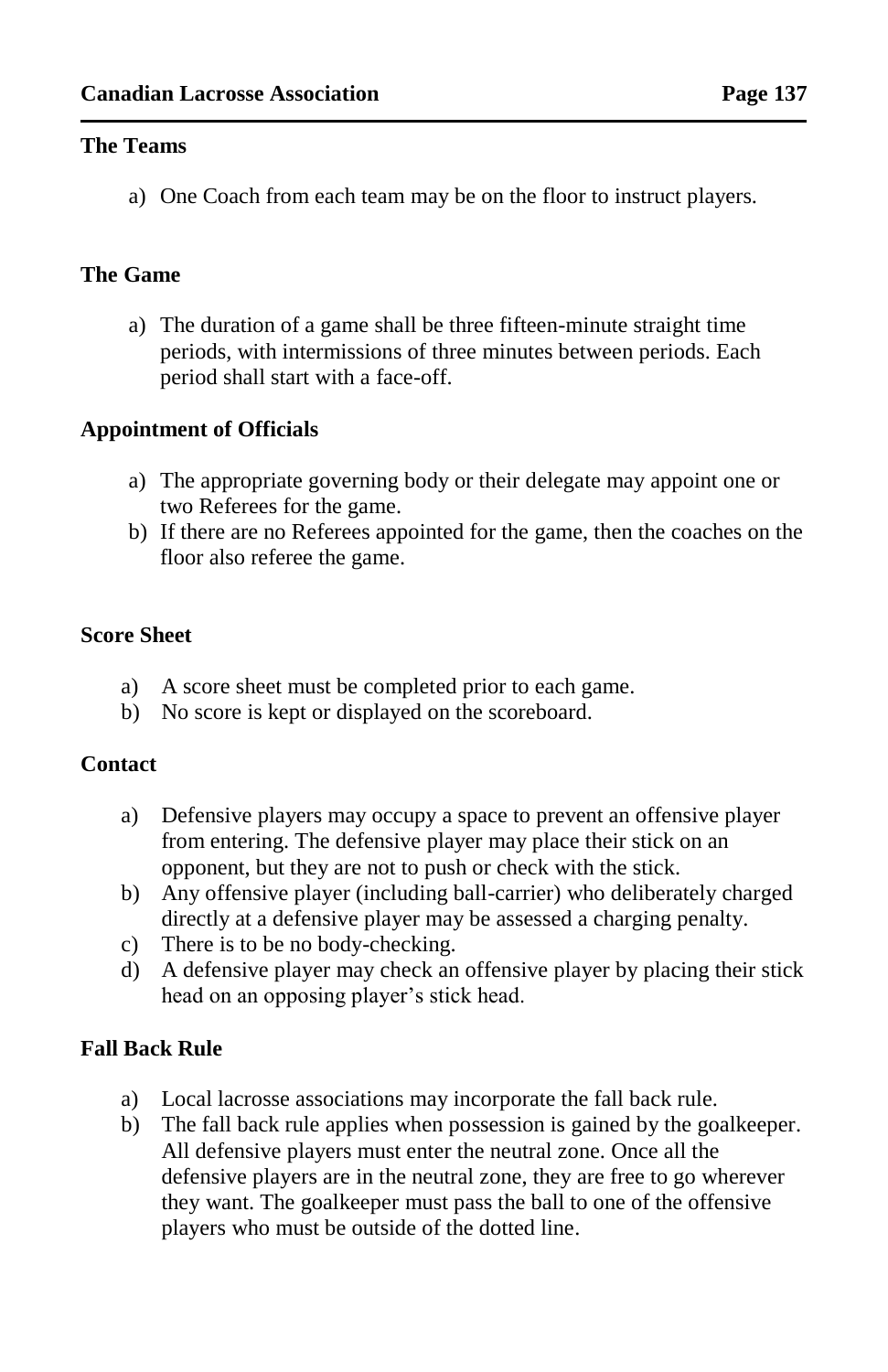# **OPTION A**

#### **The Playing Surface**

- a) Games are to be played wide length in one of the attacking zones. The end boards and the closest restraining line are to be the boundaries. This allows two games to occur simultaneously.
- b) The neutral zone is where the players wait to enter the play.
- c) The crease is to be an arc that starts two feet on either side of the goal posts and extends as far back at the tail on the goal. The net tail must be 3 feet from the boards.
- d) Playing surfaces without floor markings can be used by using tape or chalk to mark the crease.

#### **The Lacrosse Stick**

a) The player's stick shall measure not more than 101.6 cm (40"), nor less than 66.04 cm (26") in overall length.

#### **The Ball**

a) The balls used in all matches shall be soft lacrosse balls that conform to CLA standards and be approved by the CLA.

#### **The Goals**

a) Each goal shall consist of two upright poles, 91.44 cm (3') apart, joined by a rigid crossbar 91.44 cm (3') from the playing surface. All measurements are to be inside distances.

#### **Player's Equipment**

- a) All players must wear at all times the following pieces of equipment: helmet, mask, elbow pads, mouth guards, gloves, and a jock or jill strap.
- b) The following pieces of equipment are optional: shoulder and arm pads, back/kidney pads, and knee pads.

#### **The Teams**

- a) Each team shall be composed of three players, one designated goalkeeper, up to six substitute players (i.e., a maximum of ten).
- b) One coach from each team may be on the floor to instruct players.
- c) No other people may be on the floor other than the players, referees, and the coaches listed on the game sheet.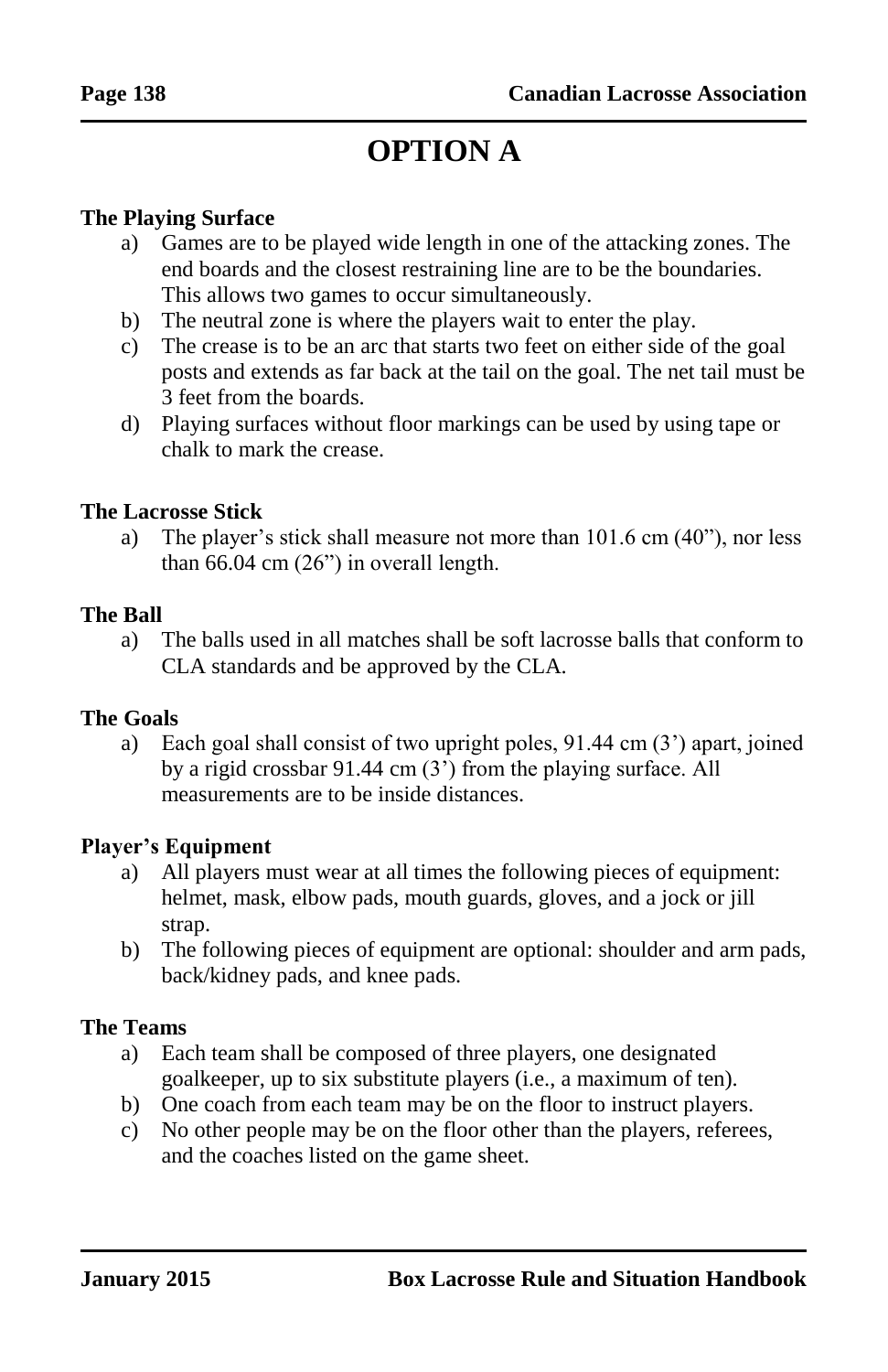#### **The Game**

- a) Each session shall consist of two training sessions of 15 minutes in length and two games of 15 minutes in length.
- b) Each player, with the exception of the goalkeeper, plays a three minute shift.
- c) There is no thirty-second clock.

#### **Appointment of Officials**

- a) The appropriate governing body or their delegate may appoint one or two Referees for the game.
- b) If there are no Referees appointed for the game, then the coaches on the floor also referee the game.

#### **Score Sheet**

- a) A score sheet must be completed prior to each game.
- b) No score is kept or displayed on the scoreboard.

#### **Contact**

- a) Defensive players may occupy a space to prevent an offensive player from entering. The defensive player may place their stick on an opponent, but they are not to push or check with the stick.
- b) Any offensive player (including the ball-carrier) who deliberately charged directly at a defensive player may be assessed a charging penalty.
- c) There is to be no body-checking.
- d) A defensive player may check an offensive player by placing their stick head on an opposing player's stick head.

# **Fall Back Rule**

a) The fall back rule applies when possession is gained by the goalkeeper. All defensive players must enter their own zone. Once all defensive players are in their own zone, they are free to go wherever they want. The goalkeeper must pass the ball to one of the offensive players who must be at least 9 feet from the crease.

#### **Face-Offs, Possession, and Awarding Possession**

- a) Play to start with a face-off at the start of a period.
- b) After a shift, play to start with the goalkeeper of the team that had possession at the end of the shift.
- c) After each goal and the end of a shift, the opposing team is to fall back to their zone.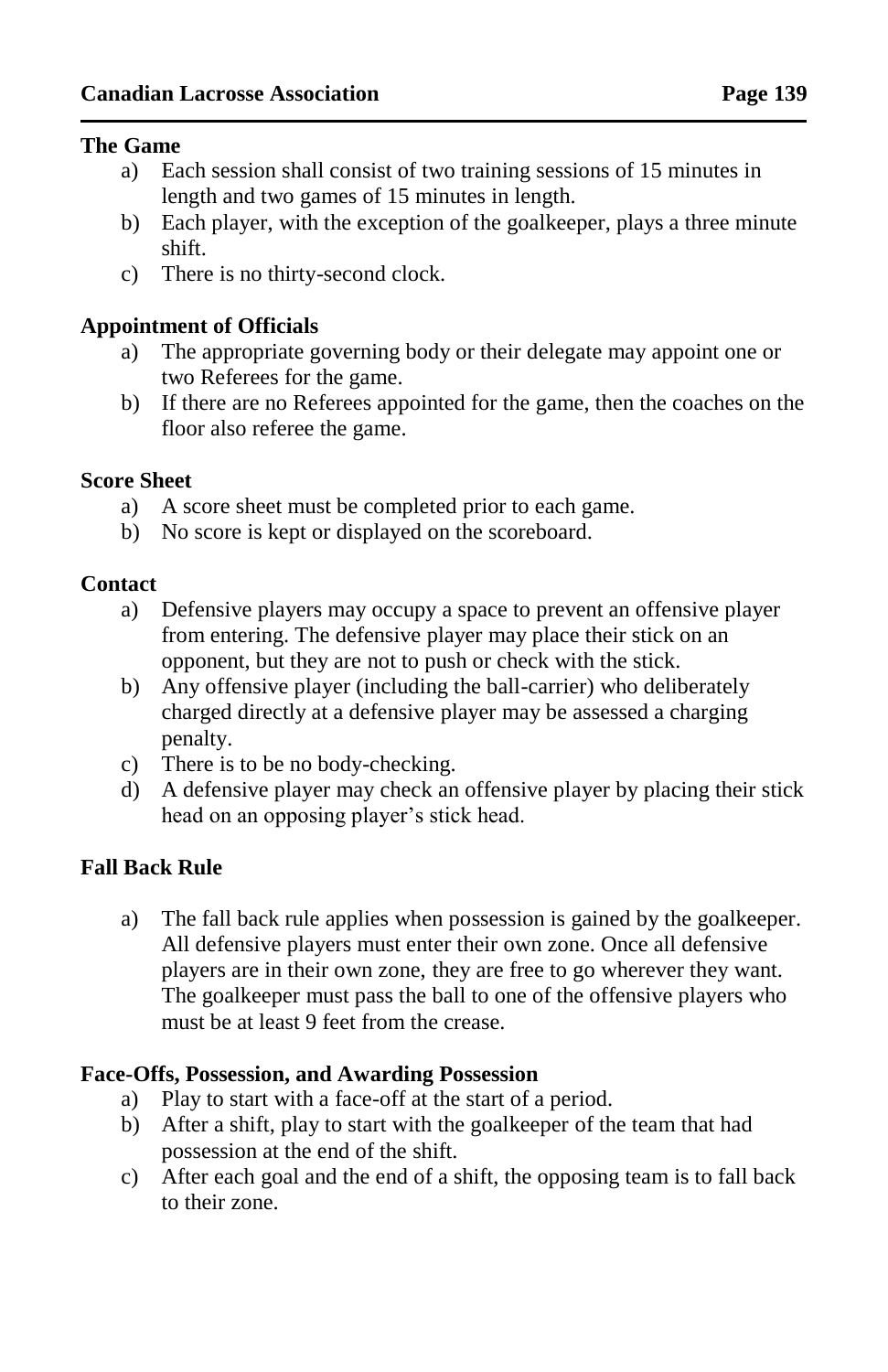#### **Penalties**

a) No penalties are to be assessed. Instead play is stopped and the offending player has the infraction explained to him by either the Referee or their own coach. If the offending player's team had possession of the ball, it is awarded to the opposing team. In more serious cases the coach may replace the offending player with another player.

# **OPTION X**

#### **The Playing Surface**

- a) Games are to be played wide length in one of the attacking zones. The end boards and the closest restraining line are to be the boundaries. This allows two games to occur simultaneously.
- b) The neutral zone is where the players wait to enter the play.
- c) The crease is to be an arc that starts two feet on either side of the goal posts and extends as far back at the tail on the goal. The net tail must be 3 feet from the boards.
- d) Playing surfaces without floor markings can be used by using tape or chalk to mark the crease.

#### **The Lacrosse Stick**

a) The player's stick shall measure not more than 101.6 cm (40"), nor less than 66.04 cm (26") in overall length.

#### **The Ball**

a) The balls used in all matches shall be soft lacrosse balls that conform to CLA standards and be approved by the CLA.

#### **The Goals**

a) Each goal shall consist of two upright poles, 91.44 cm (3') apart, joined by a rigid crossbar 91.44 cm (3') from the playing surface. All measurements are to be inside distances.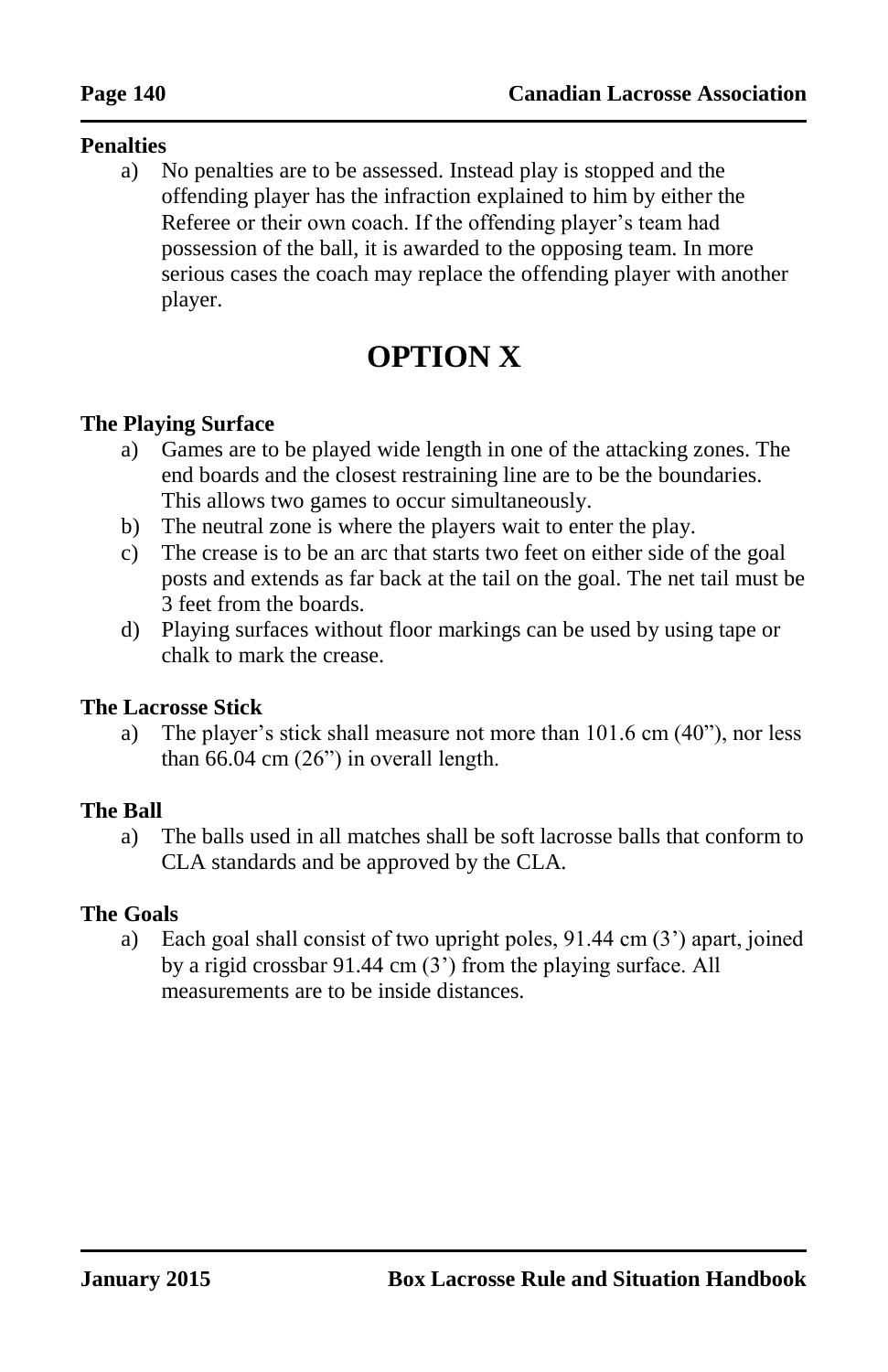#### **Player's Equipment**

- a) All players must wear at all times the following pieces of equipment: helmet, mask, elbow pads, mouth guards, gloves, and a jock or jill strap.
- b) The following pieces of equipment are optional: shoulder and arm pads, back/kidney pads, and knee pads.

#### **The Teams**

- a) Each team shall be composed of three players, and up to six substitute players (i.e., a maximum of nine).
- b) There are no goalkeepers on the floor.
- c) One coach from each team may be on the floor to instruct players.
- d) No other people may be on the floor other than the players, referees, and the coaches listed on the game sheet.

#### **The Game**

- a) Each session shall consist of two training sessions of 15 minutes in length and two games of 15 minutes in length.
- b) Each player plays a three minute shift.
- c) There is no thirty-second clock.

#### **Appointment of Officials**

- a) The appropriate governing body or their delegate may appoint one or two Referees for the game.
- b) If there are no Referees appointed for the game, then the coaches on the floor also referee the game.

#### **Score Sheet**

- a) A score sheet must be completed prior to each game.
- b) No score is kept or displayed on the scoreboard.

#### **Contact**

- a) Defensive players may occupy a space to prevent an offensive player from entering. The defensive play may place their stick on an opponent, but they are not to push or check with the stick.
- b) Any offensive player (including the ball-carrier) who deliberately charged directly at a defensive player may be assessed a charging penalty.
- c) There is no body-checking.
- d) A defensive player may check an offensive player by placing their stick head on an opposing player's stick head.

# **Fall Back Rule**